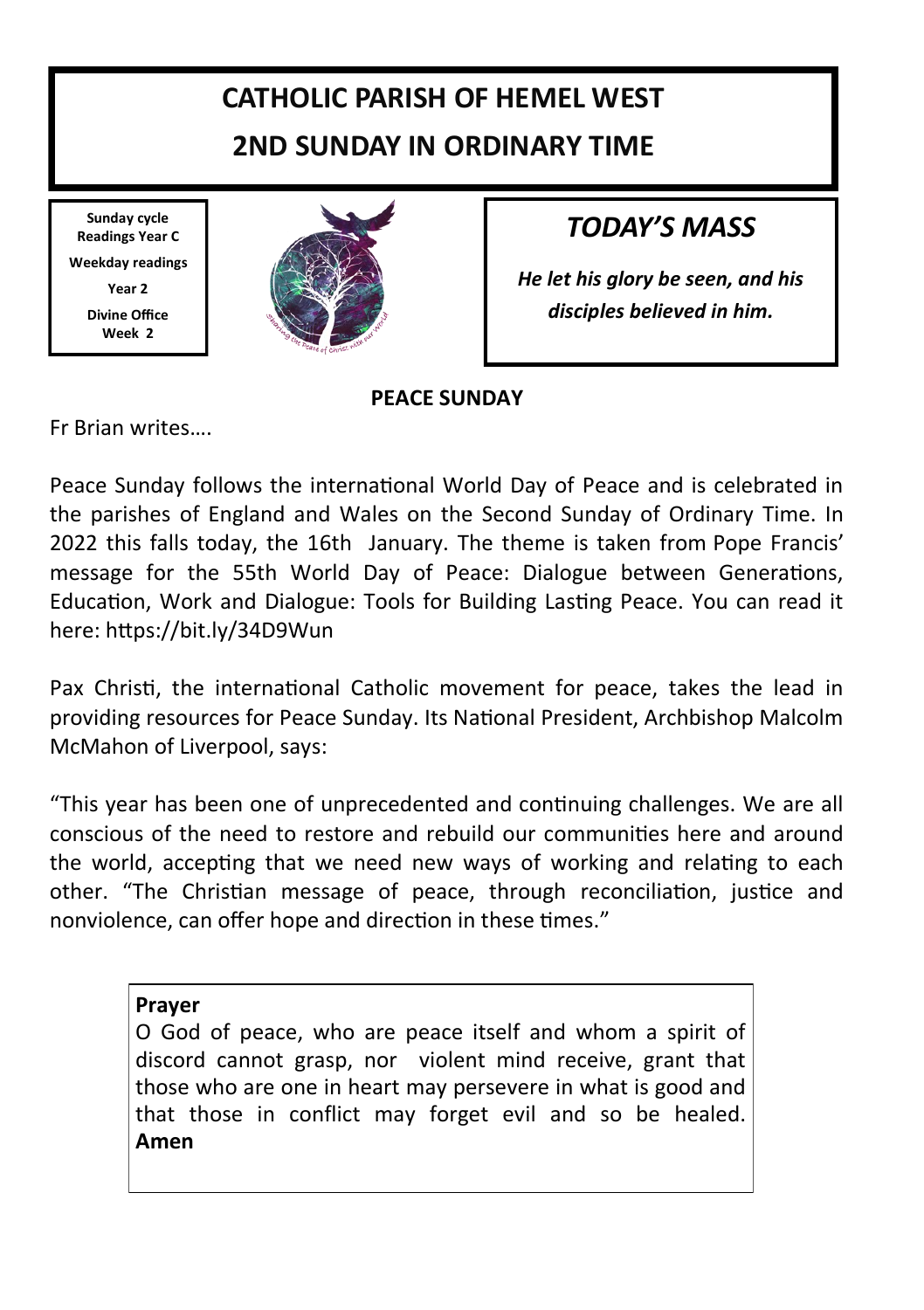# **PARISH NEWS**

**Welcome to the parish of Hemel West. If you are new to the parish, please make yourself known to Fr Brian, by contacting him on 01442 391 759.**

**PARISH NEWSLETTER:** Wasting paper, ink and toner doesn't make economic or environmental sense. Do go to the parish website to sign up for the parish e-alerts, so that you can get notified when the newsletter is published and of other topical news items. Please take a printed copy of the newsletter, but leave them for parishioners who do not use the internet.

**PEACE SUNDAY 16 JANUARY**: This year Pope Francis asks us to think about 'Education, Work and Dialogue between generations. Tools for building lasting peace'. In this country we have an active Catholic peace movement in Pax Christi, which does a great deal of good work to promote peace and nonviolence through parishes, schools and social media. Find out more at pax.christi.org.uk.

**CHURCHES TOGETHER**: Please join Christians from across Hertfordshire in prayer on 25 January at 7.30pm. Please join the Zoom meeting at the link: https://us02web.zoom.us/j/89465881609?

pwd=aHduWWw3b1NVOVlzZ01sa3lWdkt5Zz09. Meeting ID: 894 6588 1609 and Passcode: 656904. All are welcome.

**HOUSEBOUND OR SICK?** If you or any member of the parish are sick, or housebound and unable to get to Mass, do please let Fr Brian know.

**YEAR BOOK**: The Westminster 2022 Year book is available to purchase from the parish office at the  $cost of f4.50.$ 

**BAPTISMAL CERTIFICATES**: If your child has recently been baptised and you need a baptismal certificate, please send the full name of the child, parents, godparents and Christian witnesses (if appointed) and full address to shirleybailey@rcdow.org.uk and she will arrange a certificate for you.

**ACCOMPANIMENT OF CHILDREN TO THE TOILET**: Please ensure that children are accompanied by an adult when going to the church toilet. Thank you. **E-ALERT**: Please sign up for the parish e-alerts and keep up with all the parish news. You can do this by going to the parish website.

**We pray for the sick in our parish**

**Pam Moore**

**Sunday Offertory Collection, Contactless Payments and Standing Orders for December 2021.** 

| <b>Envelopes</b>                    | £76.00    |
|-------------------------------------|-----------|
| <b>Loose Cash &amp; Contactless</b> | £1.260.85 |
| <b>Standing Orders</b>              | £4.202.48 |
| Total                               | £5,539.33 |

**GOSPEL READINGS FOR THE FORTHCOMING WEEK:** Mon: Mark 2:18-22 Tues: Mark 2:23-28 Wed: Mark 3:1-6<br>Thurs: Mark 3:7-12  $Thurc$ :

| .           |      |                 |
|-------------|------|-----------------|
| Fri:        | Mark | $3:13-19$       |
| Sat:        | Mark | $3:20-21$       |
| Sunday Luke |      | $1:1-4.4:14-21$ |

#### **PARISH FINANCES**

**PLANNED GIVING:** Thank you to all those who have made the switch to donating by Standing Order. For those who wish to donate in this way, the details are:

*Account Name: WRCDT Hemel West Sort Code: 40-05-20 Account No.: 31095048*

**The offertory collection Income figures are published on a monthly basis once the bank reconciliation is completed.**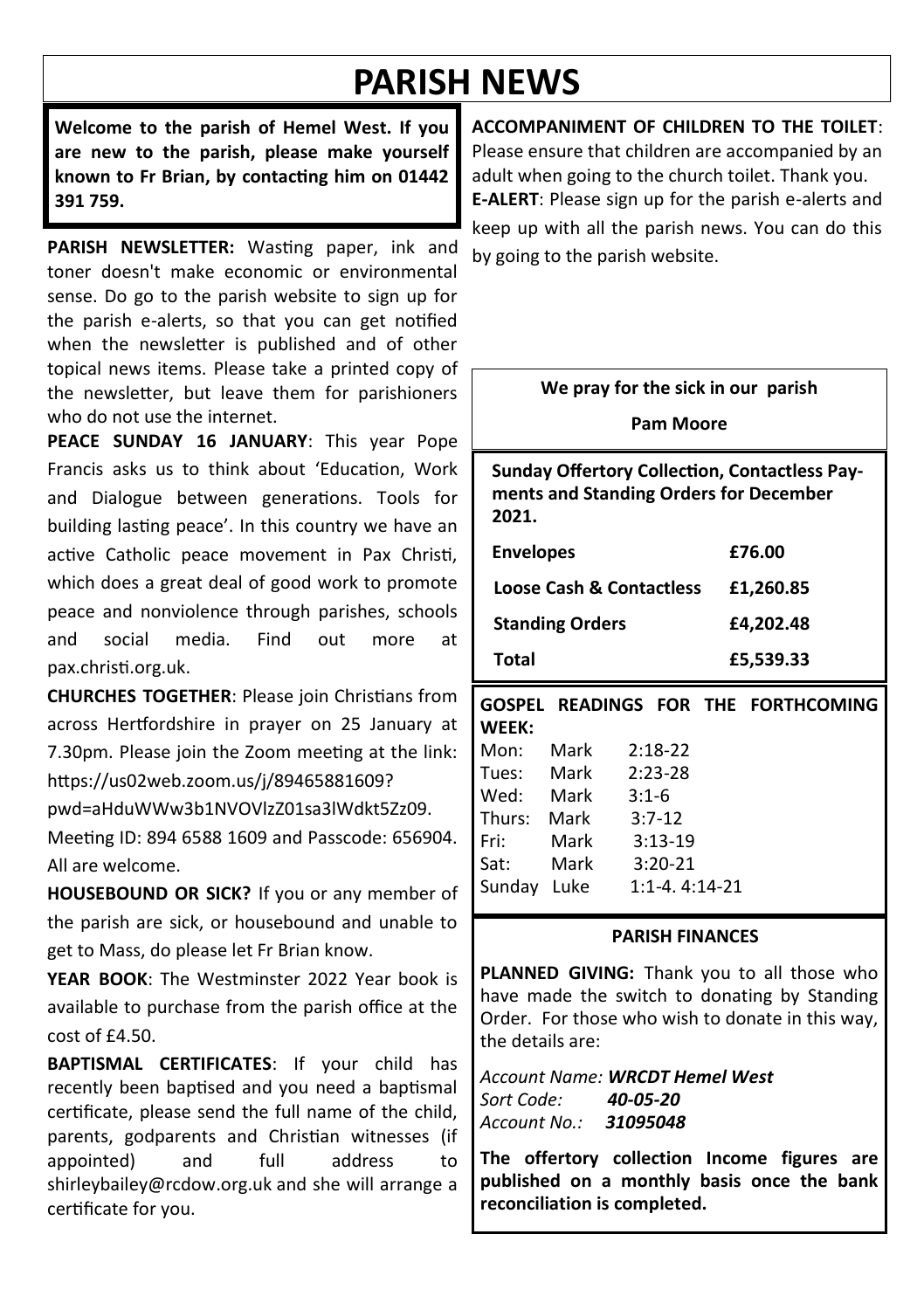**NEWSLETTER ITEMS:** When submitting an item for the newsletter, please send the details and information as you would like to see it published in the newsletter. Please keep your item to no more than 60 words. Please email Shirley by Wednesday 12 Noon and she will be do her best to accommodate it.

**BAPTISM PREPARATION CLASS:** If you are a new parent, congratulations! You should now be thinking about having your child baptised. You will need to prepare for this important sacramental event, for when your child becomes a member of God's family. Full details can be found at the link

https://parish.rcdow.org.uk/

hemelhempsteadwest/sacramental-prep/baptism -preparation/ or go to the parish website.

**MASS INTENTION**: If you would like a Mass offered for a deceased family member or a friend, or for any other intention, do let Shirley Bailey know by emailing her at shirleybailey@rcdow.org.uk. It is customary to make an offering for the Mass and the diocese recommends £10 per Mass and the proceeds will go to support our priest.

#### **Prayer for Peace (CAFOD)**

Dear God

We pray for peace in our World, and an end to war.

Instead of hatred, let there be love.

Shelter your children and protect us, guide us and keep us from harm, so we can build a World of love and live our lives in peace.

Amen

**Pope Francis said** "to be true followers of Jesus today, also includes embracing his teaching about non-violence". (World Day of Peace 2017)

**Office Hours and Telephone cover for Hemel West. Email: shirleybailey@rcdow.org.uk Phone: 01442 391 759 option 2**

| Telephone cover | <b>Hemel West Office</b> |
|-----------------|--------------------------|
| for West        | Hours                    |
| Mondav          | Monday                   |
| 12 noon-6pm     | 3pm-6pm                  |
| Tuesday         | Tuesday                  |
| 9.30am-3.30pm   | Closed                   |
| Wednesday       | Wednesday                |
| 9.30am-3.30pm   | 9.30am-3.30pm            |
| Thursday        | Thursday                 |
| 9.30am-3.30pm   | 9.30am-12.30pm           |
| Friday          | Friday                   |
| 9.30am-3.30pm   | 9.30am-12.30pm           |